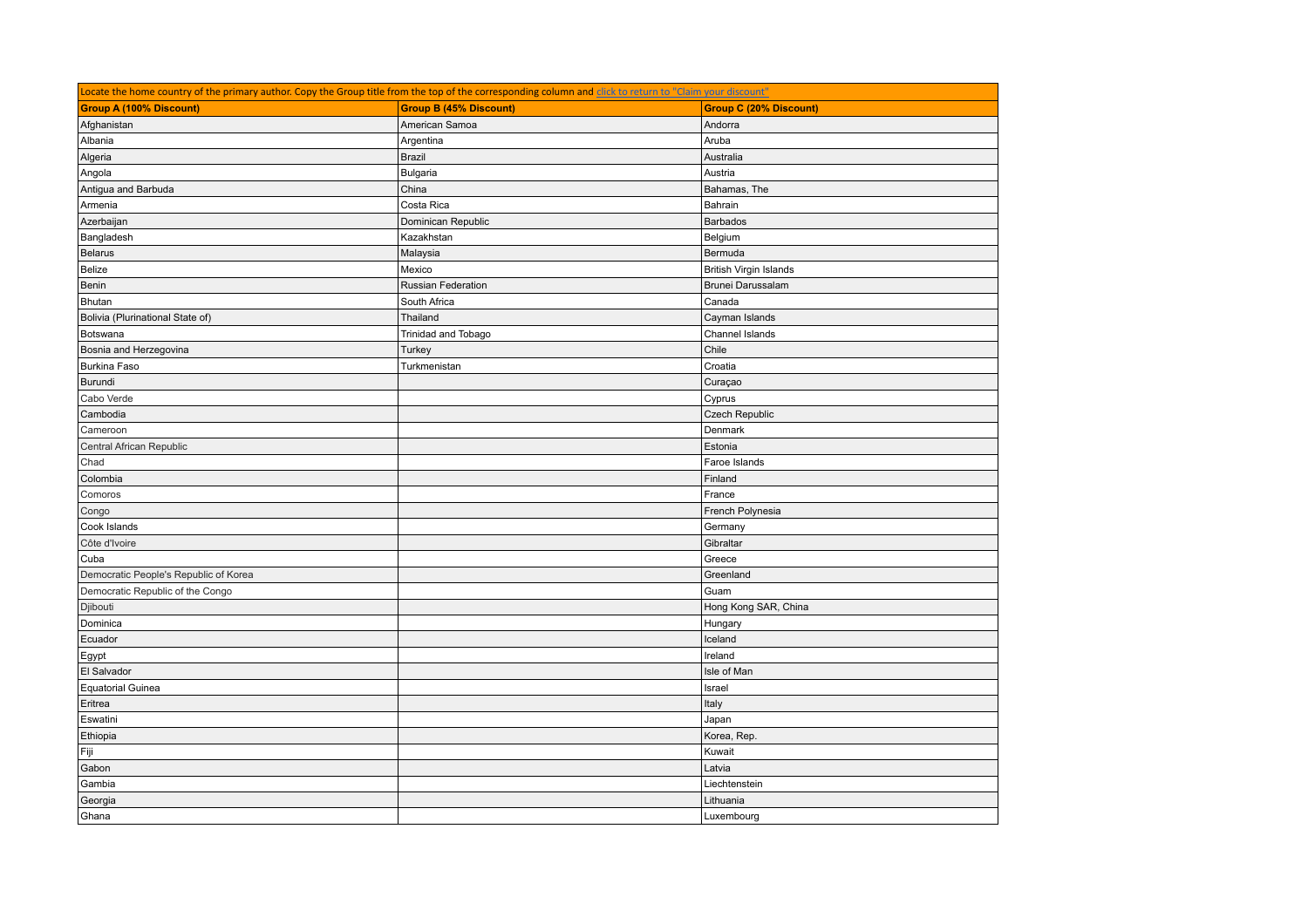| Locate the home country of the primary author. Copy the Group title from the top of the corresponding column and click to return to "Claim your discount" |                               |                               |  |  |
|-----------------------------------------------------------------------------------------------------------------------------------------------------------|-------------------------------|-------------------------------|--|--|
| <b>Group A (100% Discount)</b>                                                                                                                            | <b>Group B (45% Discount)</b> | <b>Group C (20% Discount)</b> |  |  |
| Grenada                                                                                                                                                   |                               | Macao SAR, China              |  |  |
| Guatemala                                                                                                                                                 |                               | Malta                         |  |  |
| Guinea                                                                                                                                                    |                               | Monaco                        |  |  |
| Guinea-Bissau                                                                                                                                             |                               | Netherlands                   |  |  |
| Guyana                                                                                                                                                    |                               | New Caledonia                 |  |  |
| Haiti                                                                                                                                                     |                               | New Zealand                   |  |  |
| Honduras                                                                                                                                                  |                               | NorthernMarianaIslands        |  |  |
| India                                                                                                                                                     |                               | Norway                        |  |  |
| Indonesia                                                                                                                                                 |                               | Oman                          |  |  |
| Iran                                                                                                                                                      |                               | Panama                        |  |  |
| Iraq                                                                                                                                                      |                               | Poland                        |  |  |
| Jamaica                                                                                                                                                   |                               | Portugal                      |  |  |
| Jordan                                                                                                                                                    |                               | Puerto Rico                   |  |  |
| Kenya                                                                                                                                                     |                               | Qatar                         |  |  |
| Kiribati                                                                                                                                                  |                               | Romania                       |  |  |
| Kosovo (in accordance with Security Council resolution 1244 (1999))                                                                                       |                               | SanMarino                     |  |  |
| Kyrgyzstan                                                                                                                                                |                               | Saudi Arabia                  |  |  |
| Lao People's Democratic Republic                                                                                                                          |                               | Singapore                     |  |  |
| Lebanon                                                                                                                                                   |                               | Sint Maarten (Dutch part)     |  |  |
| Lesotho                                                                                                                                                   |                               | Slovak Republic               |  |  |
| Liberia                                                                                                                                                   |                               | Slovenia                      |  |  |
| Libya                                                                                                                                                     |                               | Spain                         |  |  |
| Madagascar                                                                                                                                                |                               | St. Kitts and Nevis           |  |  |
| Malawi                                                                                                                                                    |                               | St. Martin (French part)      |  |  |
| Maldives                                                                                                                                                  |                               | Sweden                        |  |  |
| Mali                                                                                                                                                      |                               | Switzerland                   |  |  |
| Marshall Islands                                                                                                                                          |                               | Taiwan, China                 |  |  |
| Mauritania                                                                                                                                                |                               | Turks and Caicos Islands      |  |  |
| Mauritius                                                                                                                                                 |                               | <b>United Arab Emirates</b>   |  |  |
| Micronesia (Federated Statesof)                                                                                                                           |                               | United Kingdom                |  |  |
| Mongolia                                                                                                                                                  |                               | <b>United States</b>          |  |  |
| Montenegro                                                                                                                                                |                               | Uruguay                       |  |  |
| Morocco                                                                                                                                                   |                               | Virgin Islands (U.S.)         |  |  |
| Mozambique                                                                                                                                                |                               |                               |  |  |
| Myanmar                                                                                                                                                   |                               |                               |  |  |
| Namibia                                                                                                                                                   |                               |                               |  |  |
| Nauru                                                                                                                                                     |                               |                               |  |  |
| Nepal                                                                                                                                                     |                               |                               |  |  |
| Nicaragua                                                                                                                                                 |                               |                               |  |  |
| Niger                                                                                                                                                     |                               |                               |  |  |
| Nigeria                                                                                                                                                   |                               |                               |  |  |
| Niue                                                                                                                                                      |                               |                               |  |  |
| North Macedonia                                                                                                                                           |                               |                               |  |  |
| Pakistan                                                                                                                                                  |                               |                               |  |  |